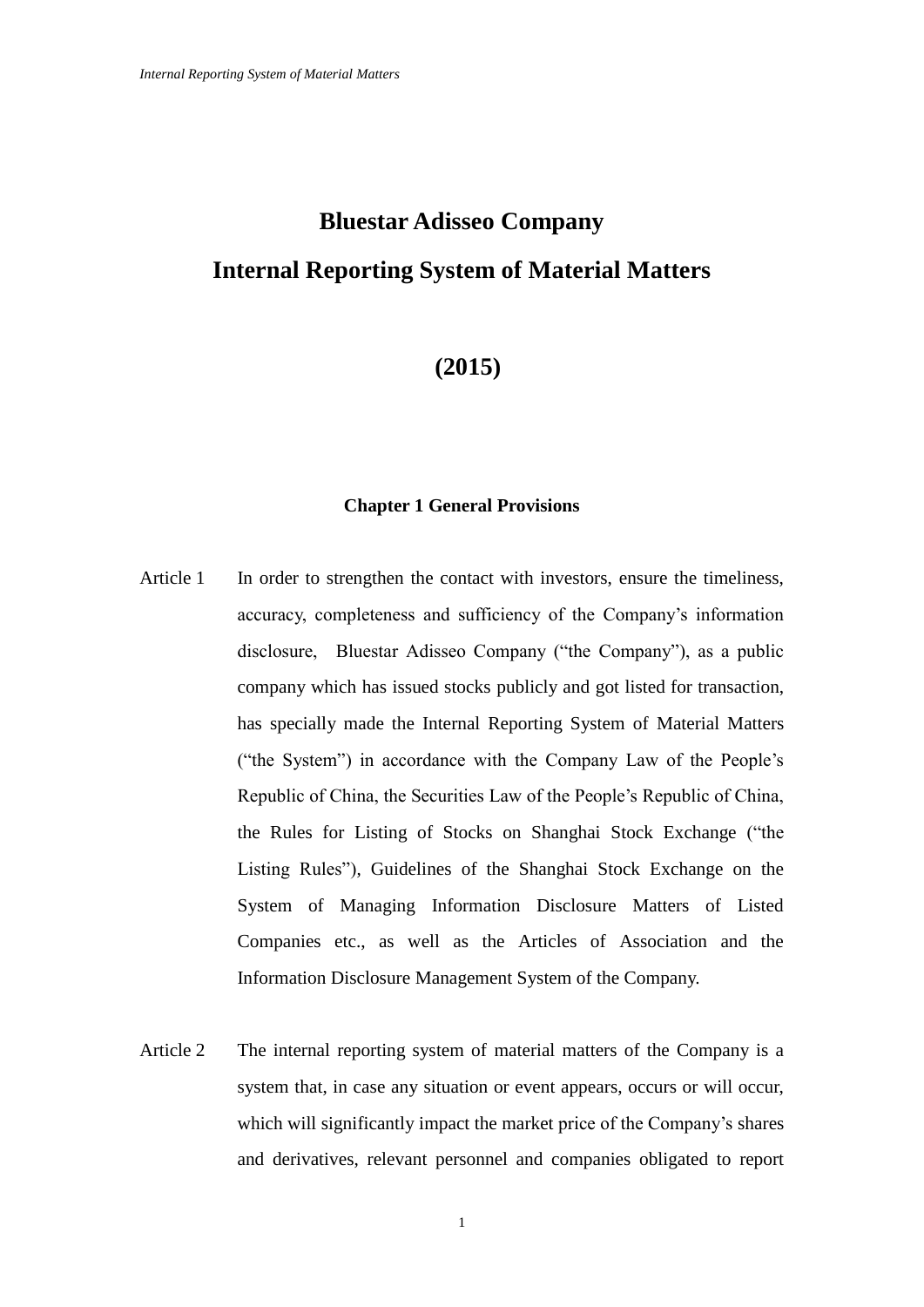according to the System shall report relevant information to the Chairman of the Board of Directors of the Company ("the Chairman") and the Secretary of the Board of Directors of the Company in time.

- Article 3 The System applies to the Company's departments, branch companies, subsidiary companies, and joint-ventures the Company is able to impact materially.
- Article 4 Internal reporting obligators of material matters of the Company ("the internal reporting obligators") include: the Chairman, the supervisors, the senior executive members and the principals of the Company's each department, branch company, subsidiary company and joint-ventures. The Company's controlling shareholders and shareholders holding more than 5% of shares; other entities, personal and departments obliged to disclose information
- Article 5 The Company's branch companies, subsidiary companies, and joint-ventures may appoint one person who is familiar with relevant businesses and regulations to administer securities affair information, and inform the Secretary of the Board of Directors upon nomination.
- Article 6 The Board of Directors shall uniformly lead and manage the Company's information disclosure. Chairman is primary person responsible for the Company's information disclosure affairs. The Office of the Secretary of the Board of Directors takes charge of coordination and arrangement concerning detailed matters in the Company's information disclosure. The Company's Secretary of the Board of Directors implements the Company's information disclosure affairs. Where the Secretary of the Board of Directors cannot fulfil such duties, the securities affairs representative shall act on behalf of the Secretary of the Board of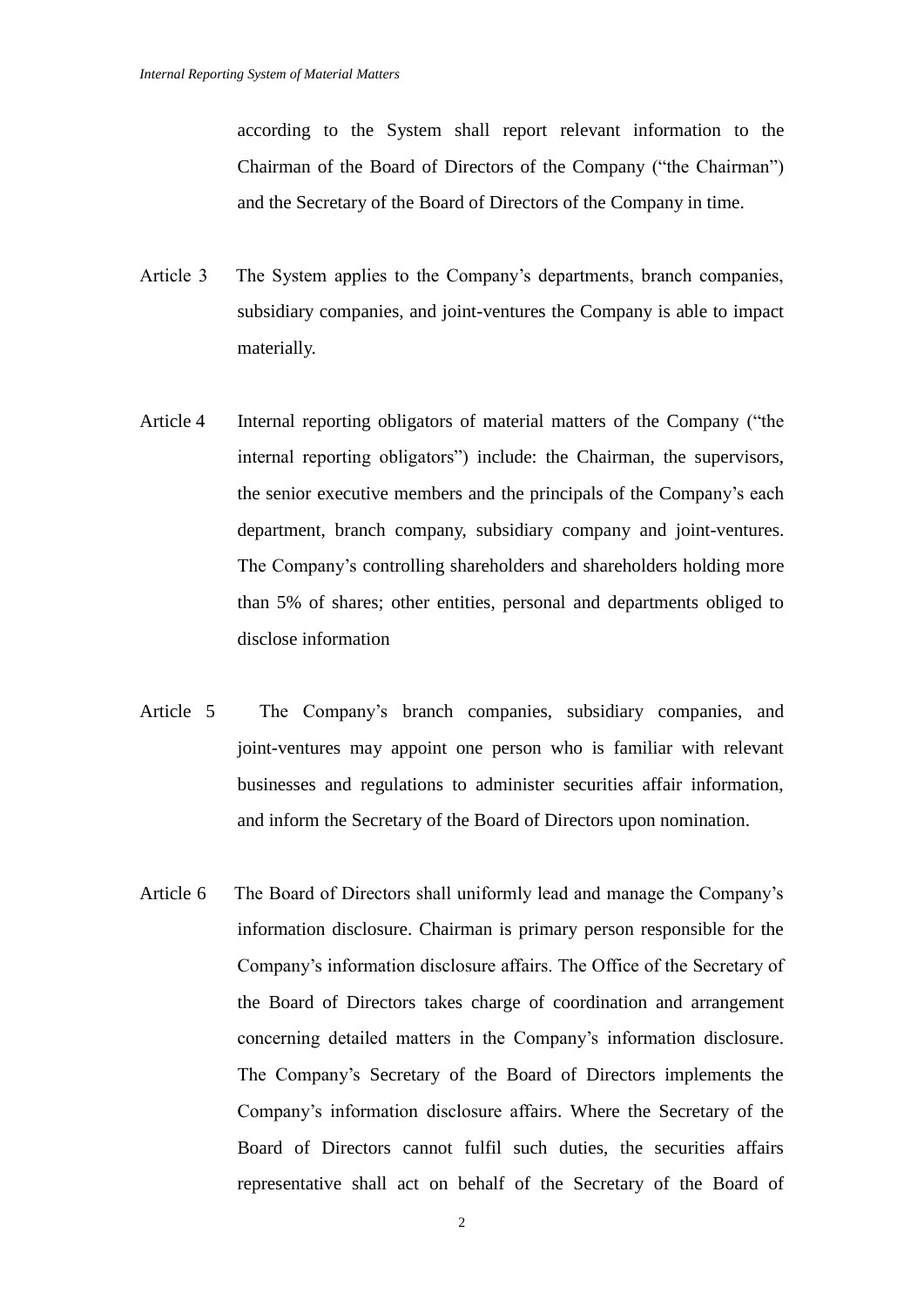Directors.

- Article 7 The Company's directors, supervisors, the Secretary of the Board of Directors, other senior executive members, and personnel who obtain access to the Company's information during work shall undertake the duty of confidentiality prior to such information is disclosed.
- Article 8 The Company may publish the information disclosed through other media, but such publication shall not be earlier than that at the specified newspaper and website. The Company may disclose related business operation information at the Company's website disclosed publicly: [http://www. bluestar-adisseo.com].
- Article 9 According to the Company's actual situations the Secretary of the Board of Directors of the Company shall periodically train relevant personnel who are obligated to report material information to the company, so as to ensure prompt and accurate reporting of the material information within the Company.

#### **Chapter 2 Scope of Material Matters**

- Article 10 *The material matters* mentioned in the previous article indicates the matters which may significantly impact the market price of the Company's securities or derivatives, and are not available to investors. Material matters include:
	- (1) Material alternations in the Company's operation policy and business scope;
	- (2) Major investment activities and major decisions in light of asset acquisition;
	- (3) The Company concludes major contracts which may materially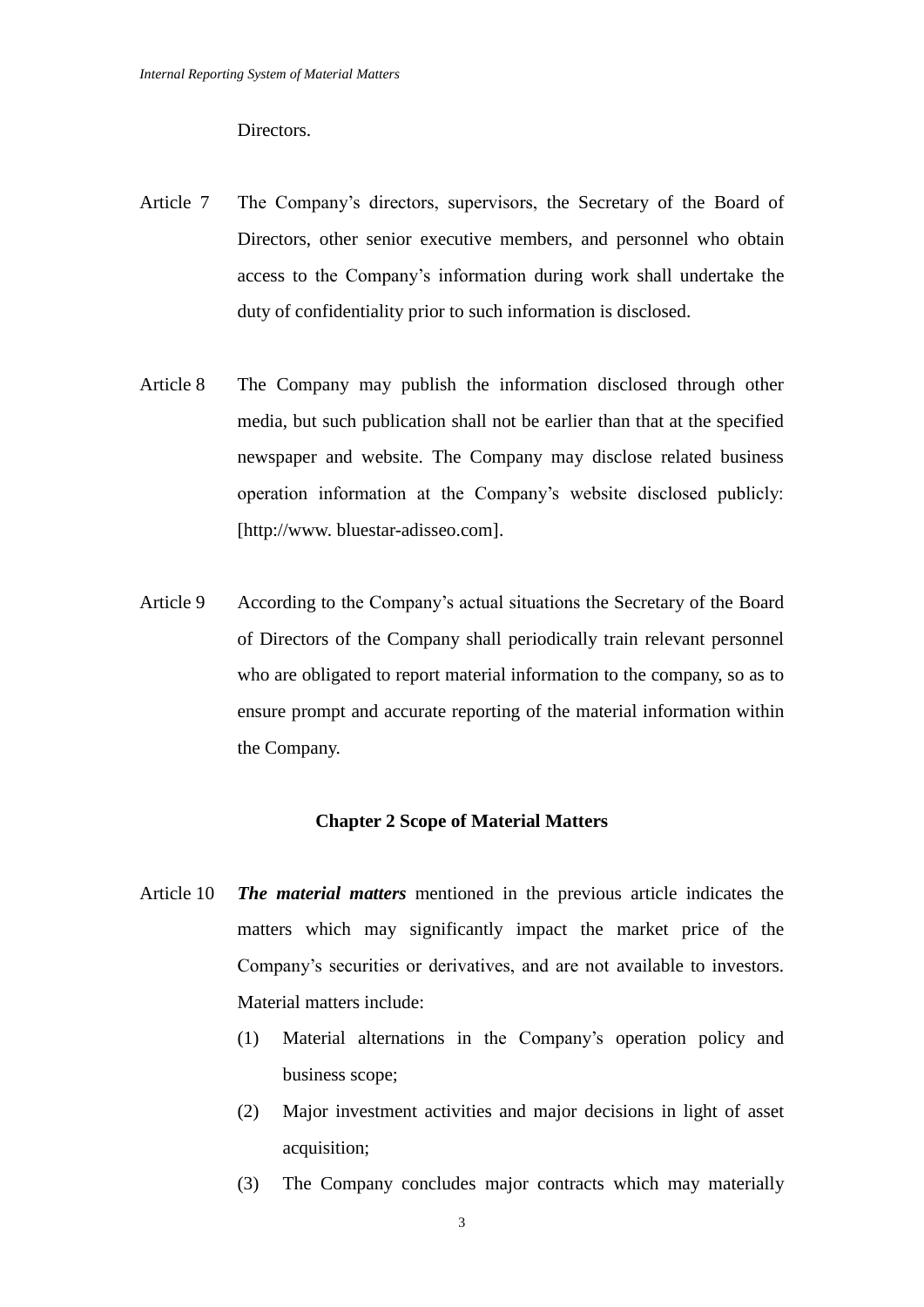impact the Company's assets, liabilities, equity interest and operation achievements;

- (4) The Company incurs major debts or defaults on major debts, or it is liable of large amount compensation;
- (5) Major losses or major damage incurred by the Company;
- (6) Significant alteration in the external circumstances where the Company operates;
- (7) Change in directors or managers; change in more than 1/3 of the supervisors; the Chairman of the Board of Directors ("the Chairman") or the manager fails to perform his or her duties;
- (8) Material change in the control or the percentage of shareholding of any shareholder holding more than 5% of the Company's shares or the Company's actual controllers;
- (9) The Company's resolutions on decrease of capital, merger, division, dissolution or filing for bankruptcy; inauguration of bankruptcy procedure in accordance with the law or is ordered to close the business by the government authorities;
- (10) Significant litigation or arbitration involving the Company occurs, or resolutions of the shareholders' general meeting or the Board of Directors, are rescinded or declared void in accordance with the law;
- (11) The Company is investigated by authorities for violation of laws and rules, or is subject to criminal penalties or severe administrative sanctions; the Company's directors, supervisors and senior executive members are subject to investigation or coercive measures by authorities for violation of laws and rules;
- (12) New laws, rules, regulations and industrial policies which may significantly impact the Company are promulgated;
- (13) The Board of Directors passes resolutions on refinancing plans such as issuance of new shares, and stock incentive plans;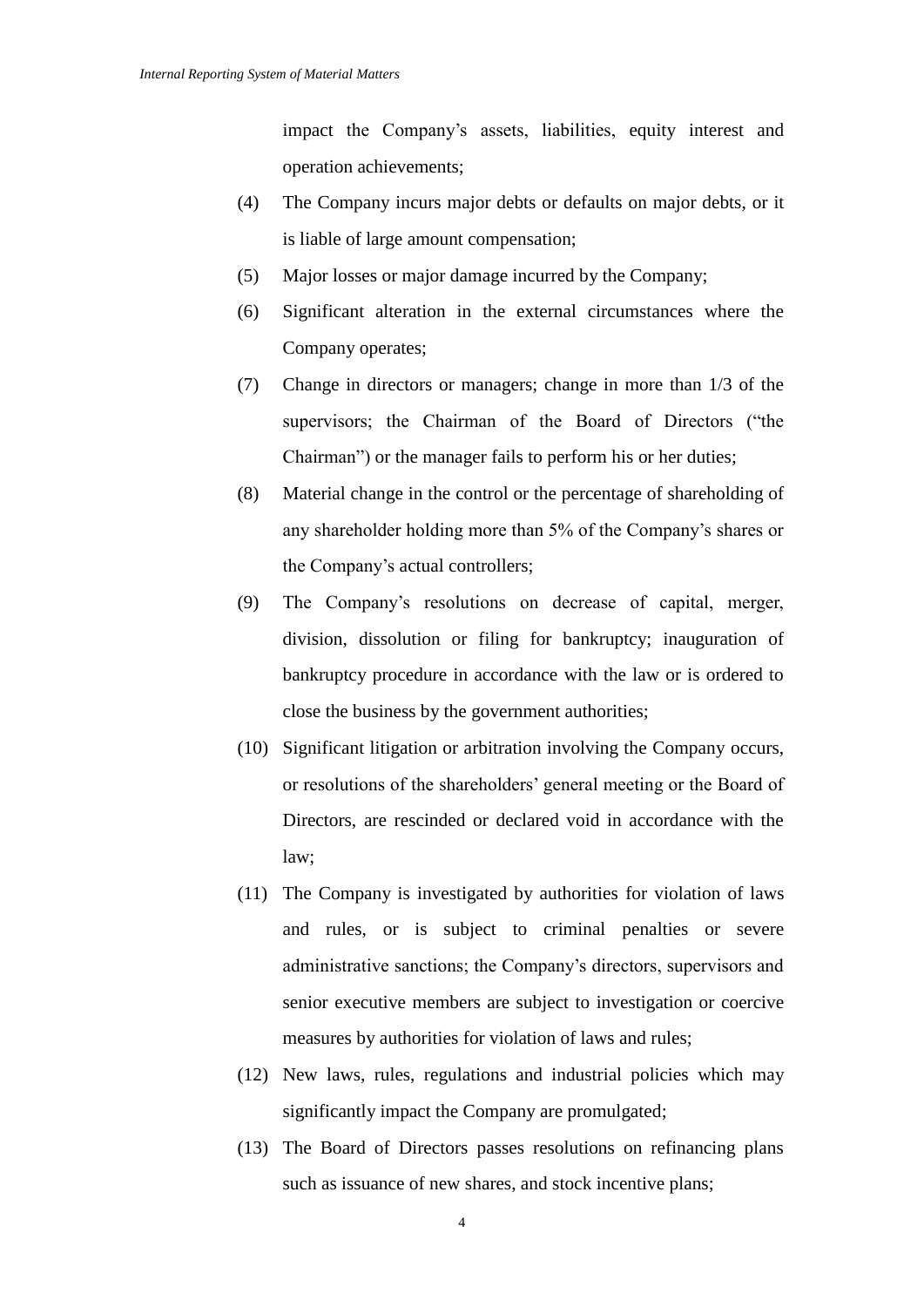- (14) The controlling shareholders are prohibited from transferring their shares to others by the People's Court; more than 5% of shares of the Company held by any single shareholder is pledged, frozen, judicially auctioned, in custody, entrusted, or restricted on the voting rights in accordance with the law;
- (15) Major assets are sealed-up, distrained, frozen, mortgaged or pledged;
- (16) Core businesses or all businesses suspend;
- (17) The company provides significant guarantees for external entities;
- (18) The company obtains additional revenues that may materially impact the Company's assets, liabilities, equity interest or operation achievements, such as huge government subsidy;
- (19) Alterations in accounting policies or accounting estimates;
- (20) The Company rectifies by orders from related authorities or under the decision of the Board of Directors due to the information mistakenly disclosed s, the information not disclosed in line with regulations, or the disclosed information containing misrepresentation;
- (21) Other situations specified by laws, regulations, CSRC and Shanghai Stock Exchange.
- Article 11 If the situations specified in Article 10 or in the following arise or is about to arise in the Company, the Company's branch companies, the Company's branch companies, subsidiary companies, and joint-ventures, the relevant personnel obligated to report shall report relevant information promptly, accurately, authentically and completely, to the Secretary of the Board of Directors of the Company, which mainly includes:
	- (1) Proposals submitted to the Board of Directors and the Board of Supervisors;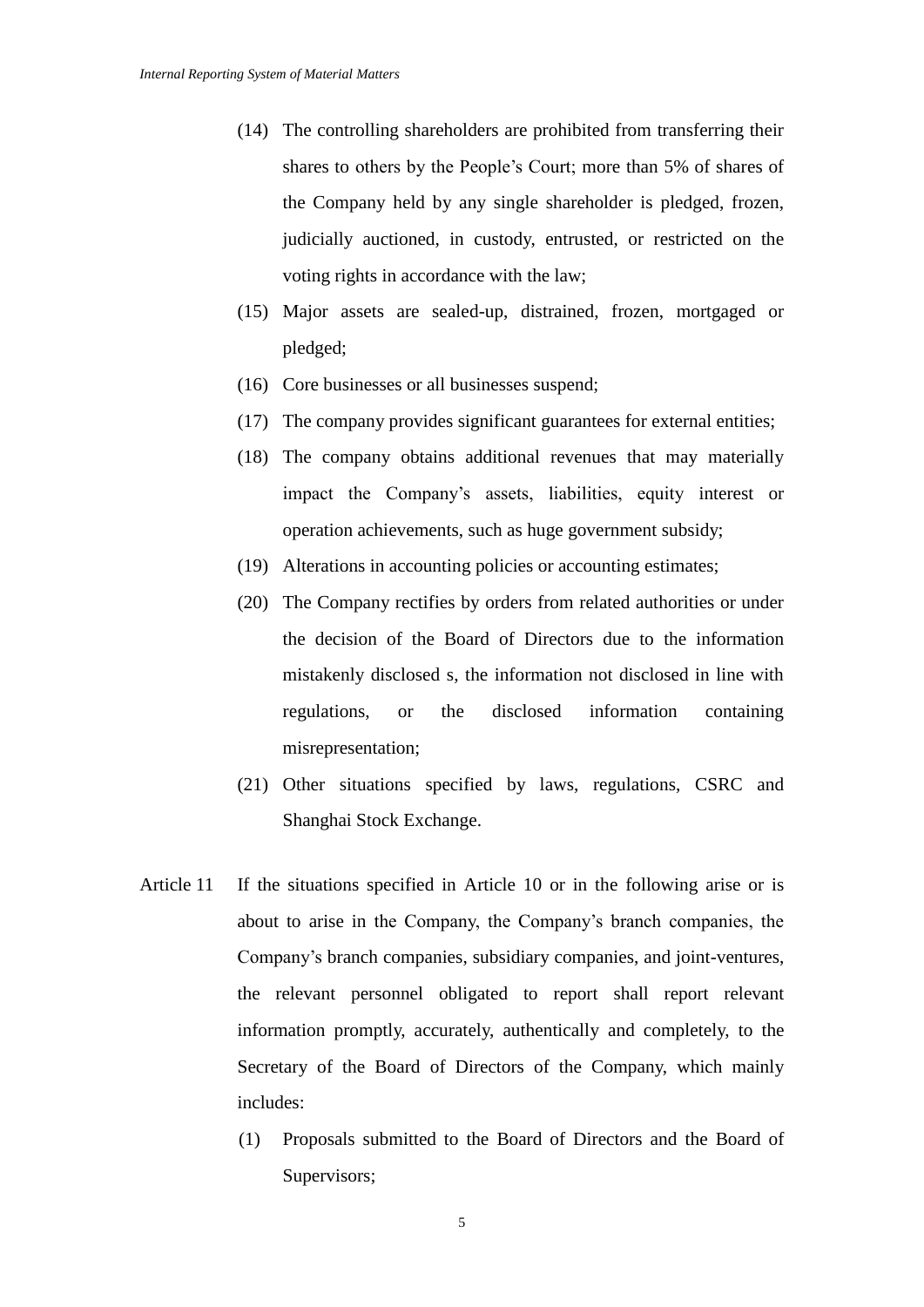- (2) Notice of meetings of the Board of Directors and the Board of Supervisors, Notice of Shareholders' General Meeting (including notice on the date adjustment of such meetings) and the resolutions thereof;
- (3) Declaration, opinions and reports of independent directors.
- Article 12 If the Company's controlling shareholder plans to transfer his or her shares of the Company, and such transfer will change the Company's controlling shareholder, such controlling shareholder, after arriving at an agreement in principal with the transferee regarding share transferring, shall promptly report such information to the Secretary of the Board of Directors, and keep the Company updated of the transferring progress. Should the controlling shareholder be prohibited from transferring his or her shares in the Company by the People's Court, the Company's controlling shareholders shall report such information to the Secretary of the Board of Directors of the Company in time after receiving such ruling of the People's Court.
- Article 13 If the shares held by the shareholders who hold more than 5% of the Company's shares are subject to pledge, freezing, judicial sale, custody or trust setting, this shareholder shall report related information to the chairman and secretary of the Board of Directors of the Company in time.
- Article 14 Internal reporting obligators and companies obligated to report according to the regulations of the System shall provide material information in writing to the Secretary of the Board of Directors of the Company, including but not limited to the relevant agreements or contracts, government approval, laws, rules, judicial decision, and introduction of situation, etc...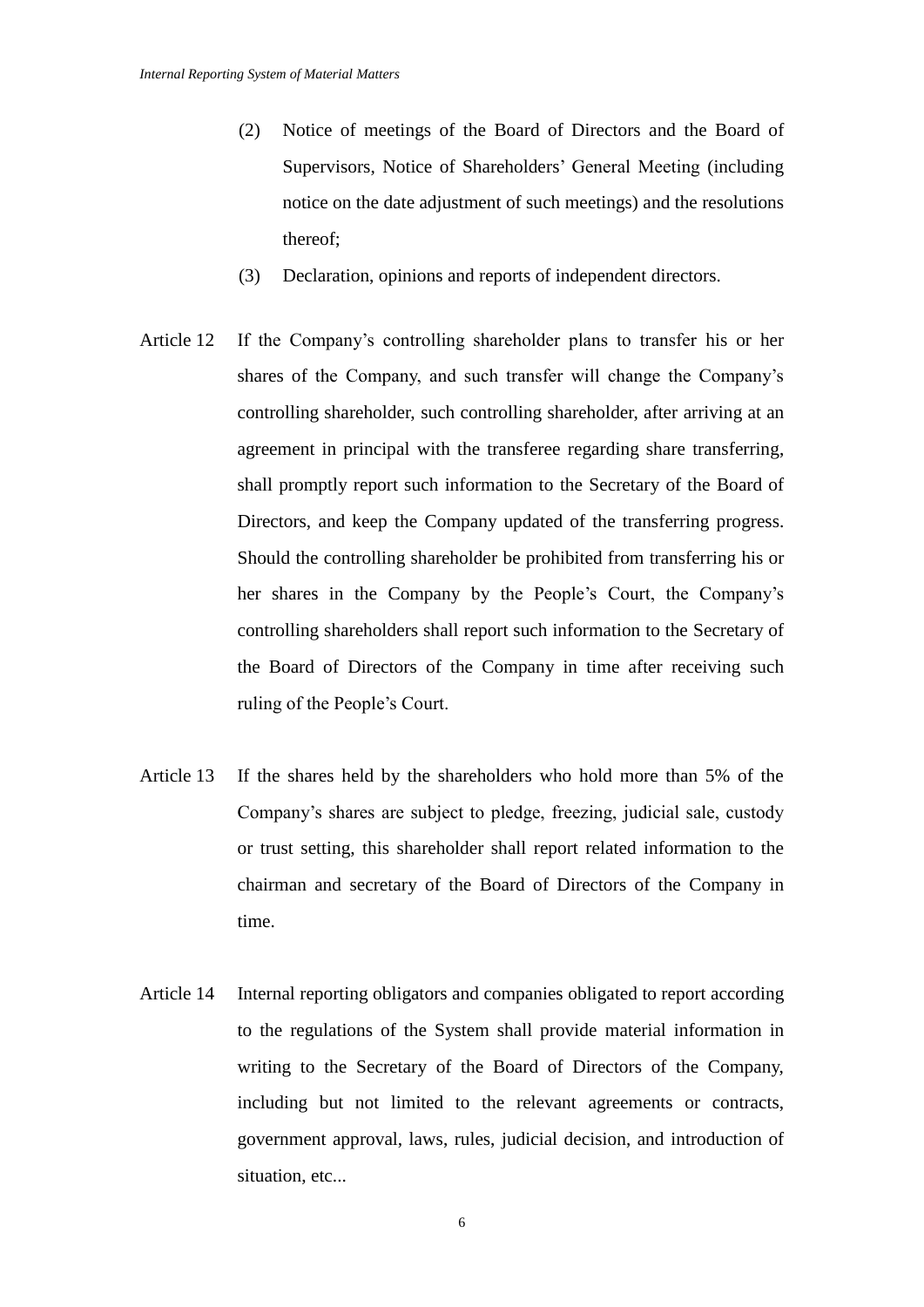### **Chapter 3 Reporting Procedures of Internal Material Information**

- Article 15 Internal reporting obligators and companies obligated to report according to the regulations of the System shall, within two business days after obtaining the material internal information prescribed herein, report relevant information to the Office of the Secretary of the Board of Directors of the Company by phone, and meanwhile, fax and then mail the written documents concerning such information to the Office of the Secretary of the Board of Directors.
- Article 16 The relevant personnel and companies that report material matters shall submit the following documents to the Secretary of the Board of Directors:
	- (1) internal reports on pertinent matters;
	- (2) agreements or letters of intent related to the matters (if applicable);
	- (3) competent authority's approval (if applicable);
	- (4) opinions issued by securities service agencies (if applicable); and
	- (5) minutes of the internal meetings on the material matters (if applicable).
- Article 17 After receiving the material information reported by the Company's relevant personnel, the Secretary of the Board of Directors shall immediately report the situation to the Chairman.
- Article 18 The Secretary of the Board of Directors shall analyze and decide on the reported internal material information in accordance with laws, rules, regulations such as the Rules for Listing on Shanghai Stock Exchange, Guidelines of the Shanghai Stock Exchange on the System of Managing Information Disclosure Matters of Listed Companies, the Articles of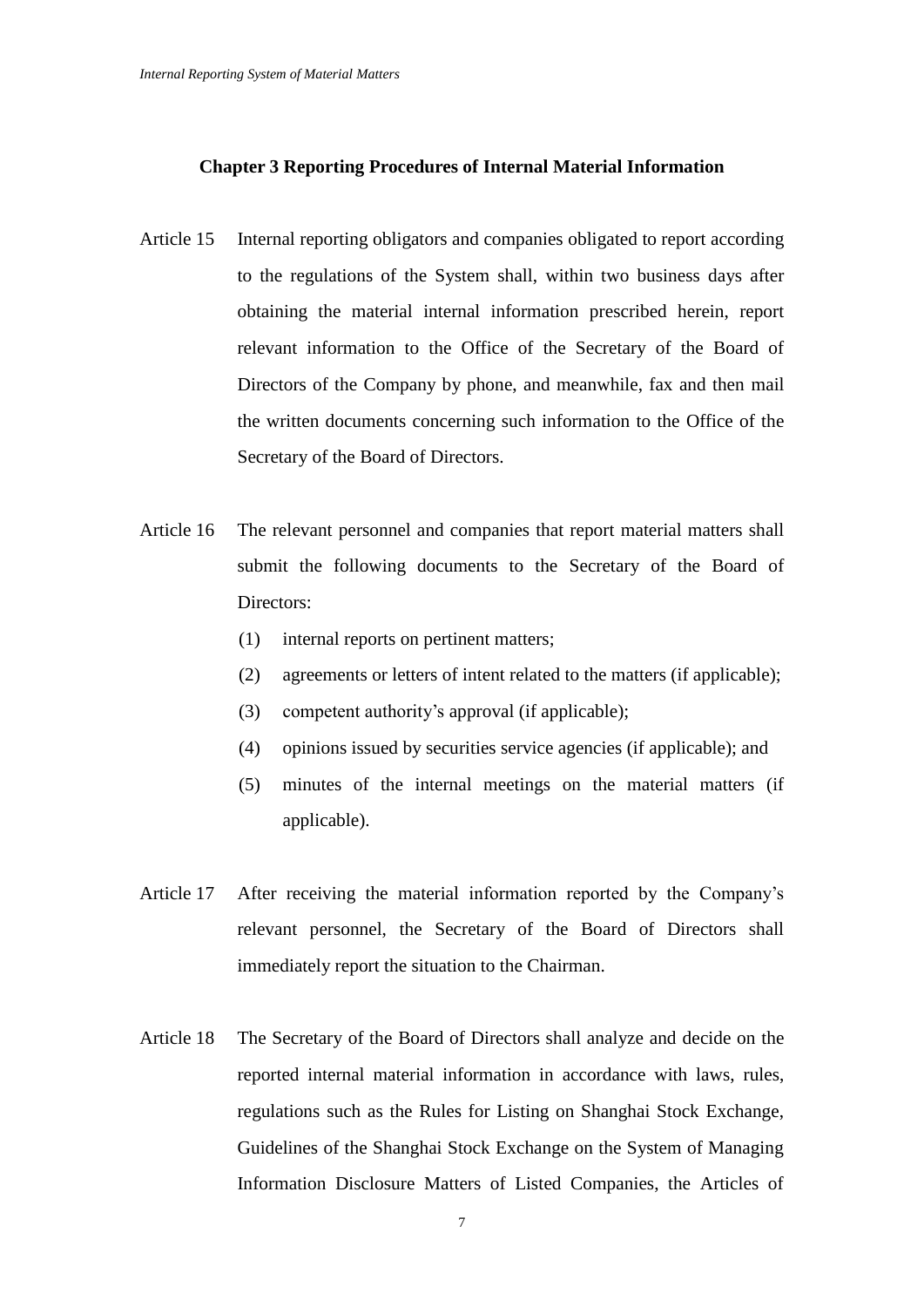Association and the Information Disclosure Management System of the Company. If the Company is considered under the duty to disclose, the Secretary of the Board of Directors of the Company shall promptly report to the Board of Directors and the Board of Supervisors of the Company, request the Board of Directors and the Board of Supervisors to undertake corresponding procedures and disclose the information according to relevant regulations.

- Article 19 The Secretary of the Board of Directors shall appoint special personnel to compile and deposit the information appropriately.
- Article 20 Prior to information disclosure, the directors, supervisors and senior executive members of the Company shall limit the number of persons who has access to the information within the minimum scope and keep relevant information strictly confidential. They shall not leak such information, engage in insider trading or collaborate with others to manipulate the market prices of the company's stocks and of derivatives.
- Article 21 Internal reporting obligator should be diligent and strictly comply with the regulations in the System. If material matters prescribed in the System that shall have been reported up promptly was not reported in time, resulting in retard in the Company's information disclosure or misrepresentations or mistakes, and the Company or the investors suffers damages or is subject to sanction of regulatory institutions such as CSRC and Shanghai Stock Exchange, the Company shall impose liabilities on related persons. Such persons are subject to censure, warning, monetary sanctions, dismissal of titles and as far as legal liabilities.

## **Chapter 4 Supplementary Provisions**